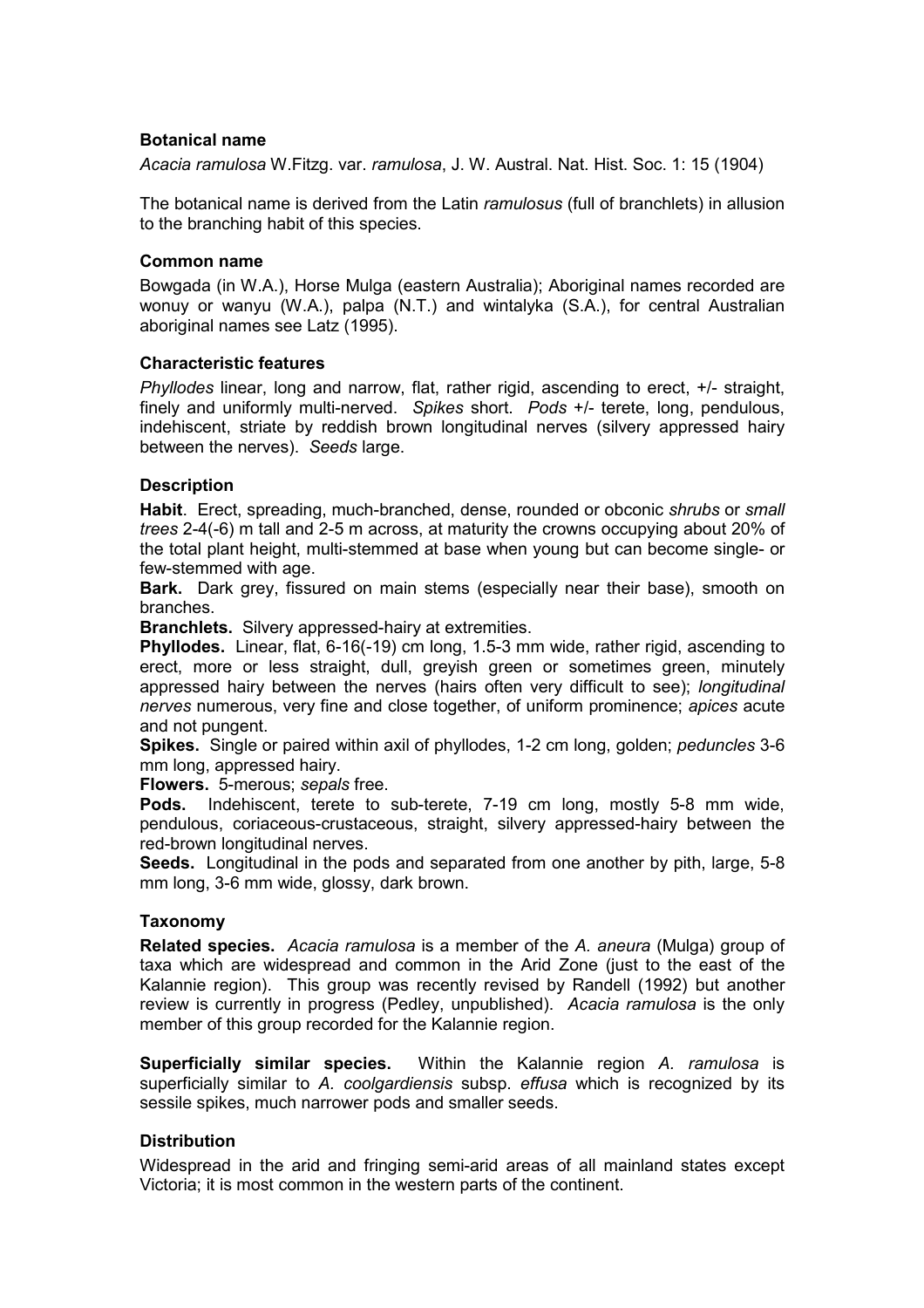*Acacia ramulosa* is uncommon in the Kalannie region, being known from only the north eastern extremity of the area.

#### **Habitat**

Over its wide geographic range this species grows in a wide variety of habitats including rocky hills, sand or loam in Mulga communities or eucalypt woodland, or clay.

In the Kalannie region this species grows on reddish brown earths associated with outcropping sheet granite or colluvial flats.

**Recorded from the following Kalannie region Land Management Units.**  Colluvial Flat-Earth; Shallow Soil over Granite.

#### **Conservation status**

Although *A. ramulosa* is uncommon within the Kalannie region in the broader context is not considered rare or endangered.

#### **Flowering**

Over its geographic range *A. ramulosa* flowers mainly from July to September, and occasionally between March and June. The onset for flowering is seemingly influenced by local conditions (the timing and/or intensity of rainfall events perhaps being the most important).

There is no information available as to when plants in the Kalannie region flower.

#### **Fruiting**

Over the extensive geographic range of this species pods with mature seeds have been collected from September to November and occassionally from December to January.

Plants in the Kalannie region were sterile in December 1996.

Unopened pods often fall to the ground and occur in quantity beneath the plants. The pods are easily picked by hand from the plants, or collected from the ground. Because they are generally indehiscent the pods need to be cracked open manually to release their seeds. According to Rusbridge *et al.* (1996) cracking can be achieved by walking or driving over the pods on a hard surface.

#### **Biological features**

**Longevity.** Probably fairly long-lived (25+ years).

**Growth characteristics.** Drought and frost tolerant (Elliot and Jones 1982) but killed by severe summer fires (Latz 1995).

**Sandalwood host.** Under natural conditions reported to be a host for Southern Sandalwood, *Santalum spicatum* (Jon Brand and Steve Fry, pers. comm.).

Wood. Air dry density is 1169 kg/m<sup>3</sup>, based on 6 samples tested (G. Pronk, pers. comm.).

# **Propagation**

No information available.